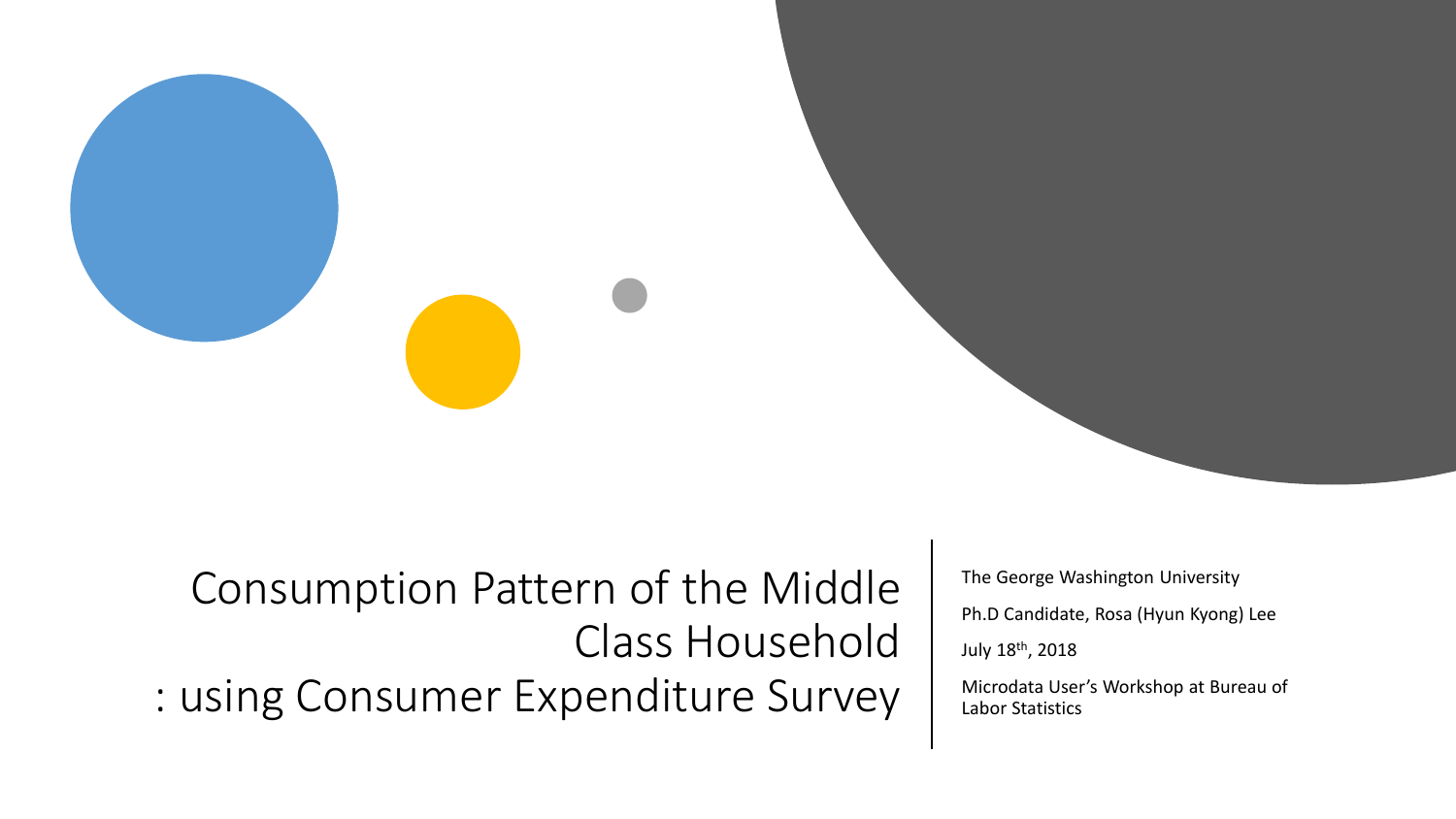### **A first-time user**

- Read "Getting Started with Consumer Expenditure Survey (CE) Public-Use Microdata (PUMD)" document
- Select which survey data will be useful for your research topic : Interview Survey or Diary Survey
- Select which year data you would like to explore : Download year-specific Data Dictionary & Documentation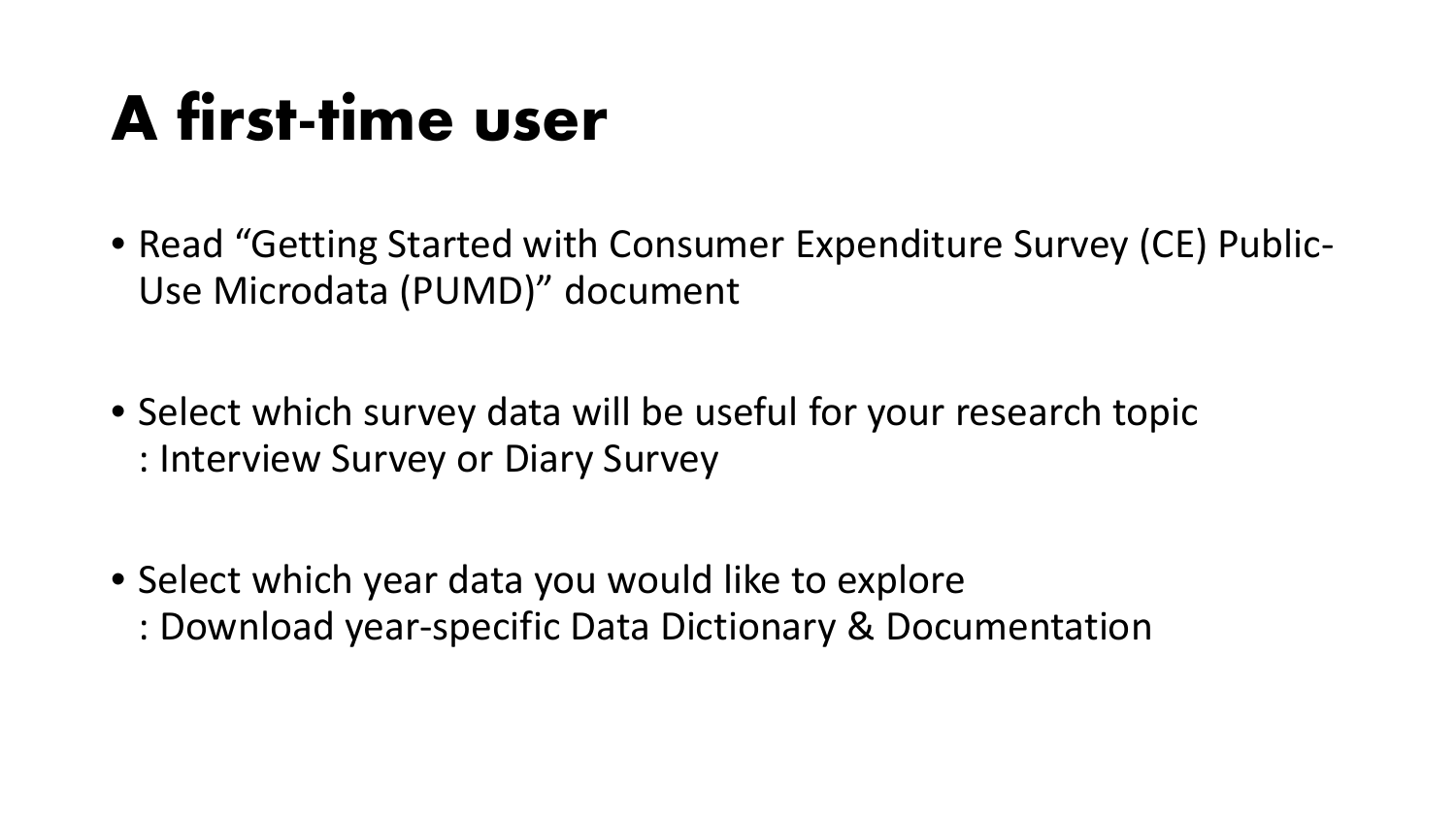## **Definition of the middle class**



*Income (before tax & transfer); Income (after tax & transfer); Poverty line*

*Savings; Estate; Other personal properties*

*Consumption capacity (Disposable Income); Purchasing power; Standard of living;*

*Life style; Educational attainment; Occupation; Home ownership*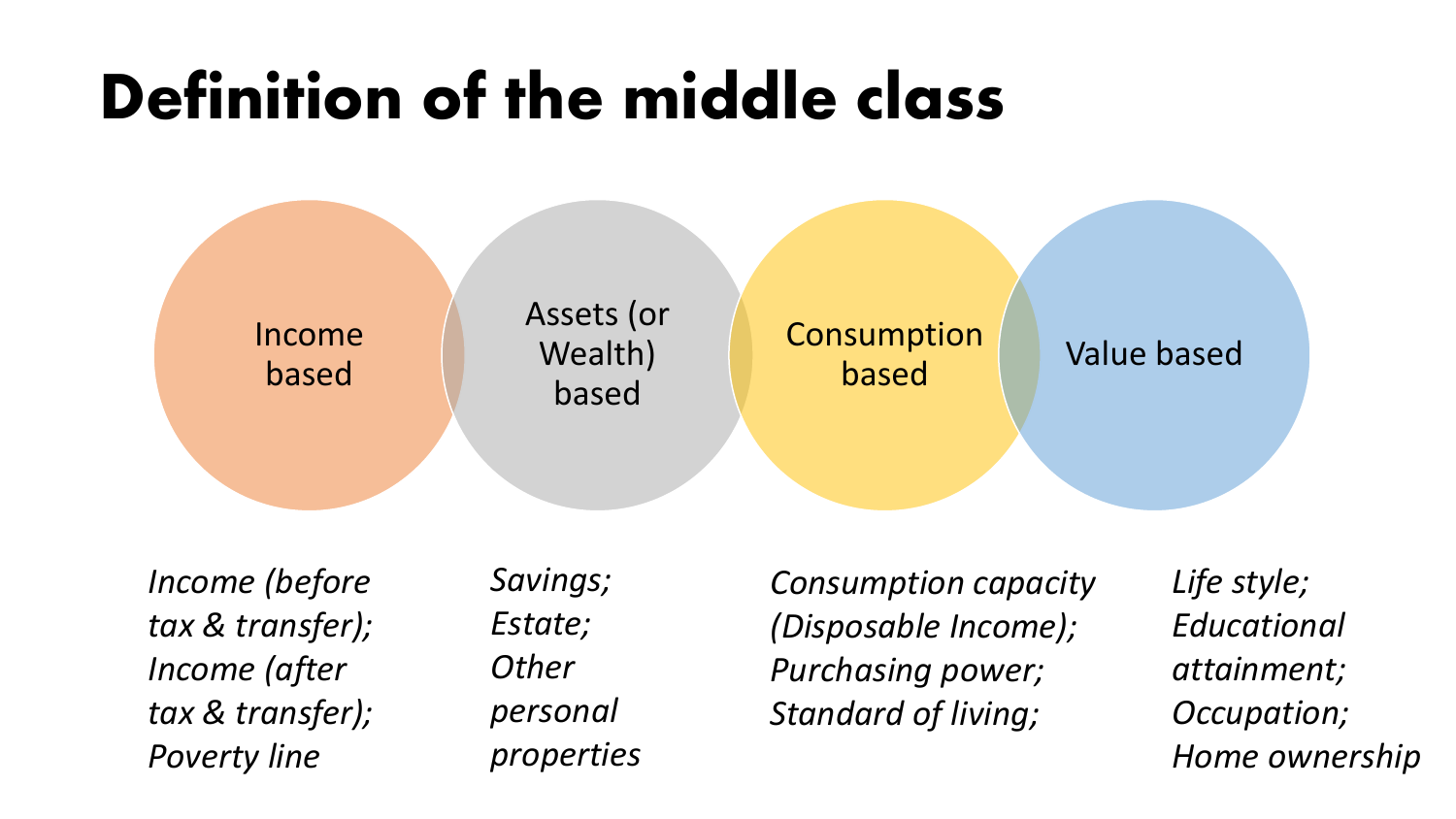# **Goals: What am I aiming for using CE?**

- Consumption patterns of American Middle Class : using Income-based definition (3 income categories: below-middle class, middle class, and above-middle class
- Unit of Analysis: Household

Consumer Unit (CU) in CE

• Geography of interest: Metropolitan Statistical Areas (MSAs)

Primary Sampling Unit (PSU) In CE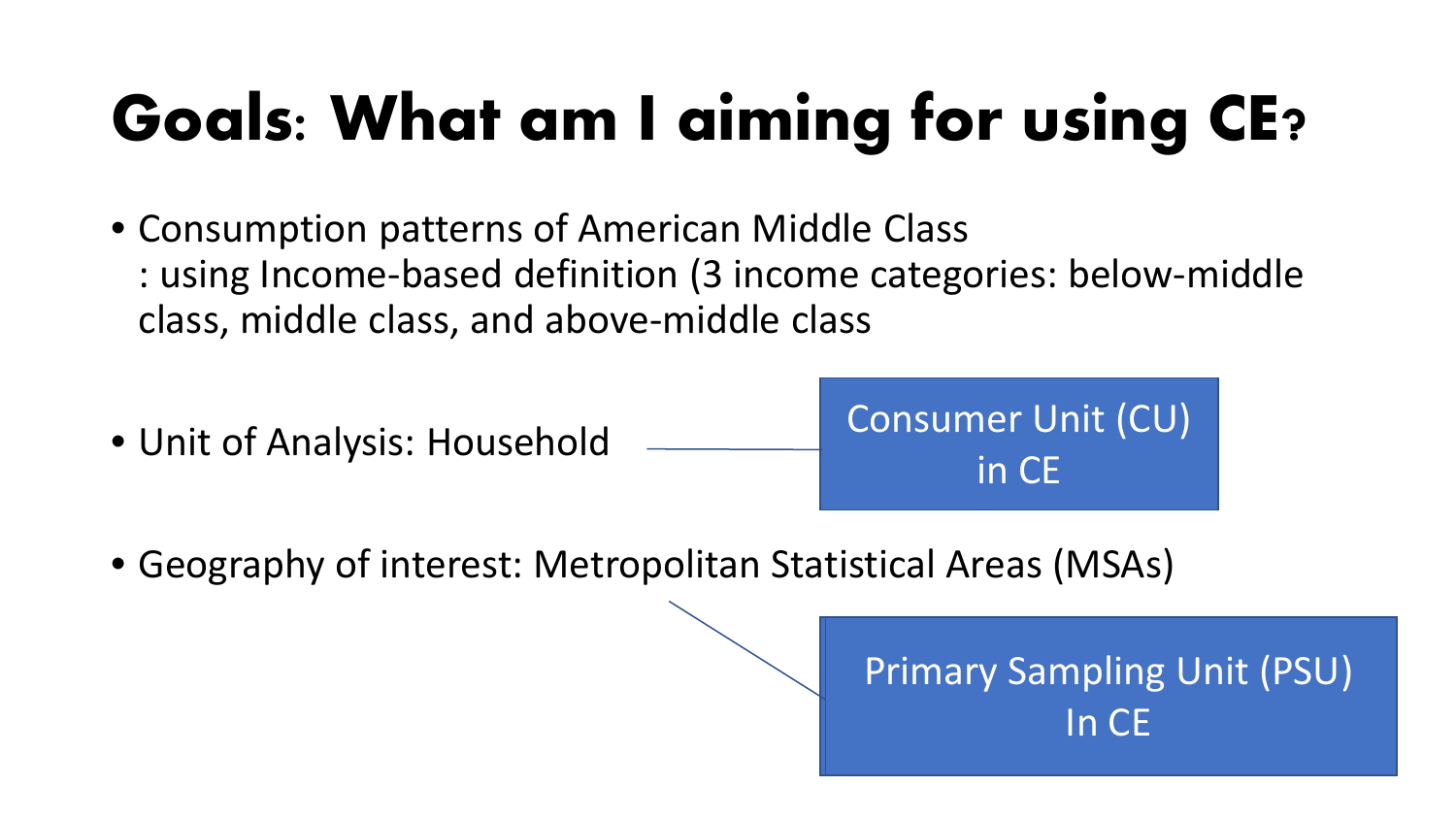# **How I used CE Interview Survey**

#### • Step 1: Data cleaning

#### Appending

- 2015 Interview Quarterly Data
- Including 2016 the first quarter

#### Dropping

• Deleting unnecessary CU (non-metro area)

#### Naming

• Matching PSU code with the standard MSA name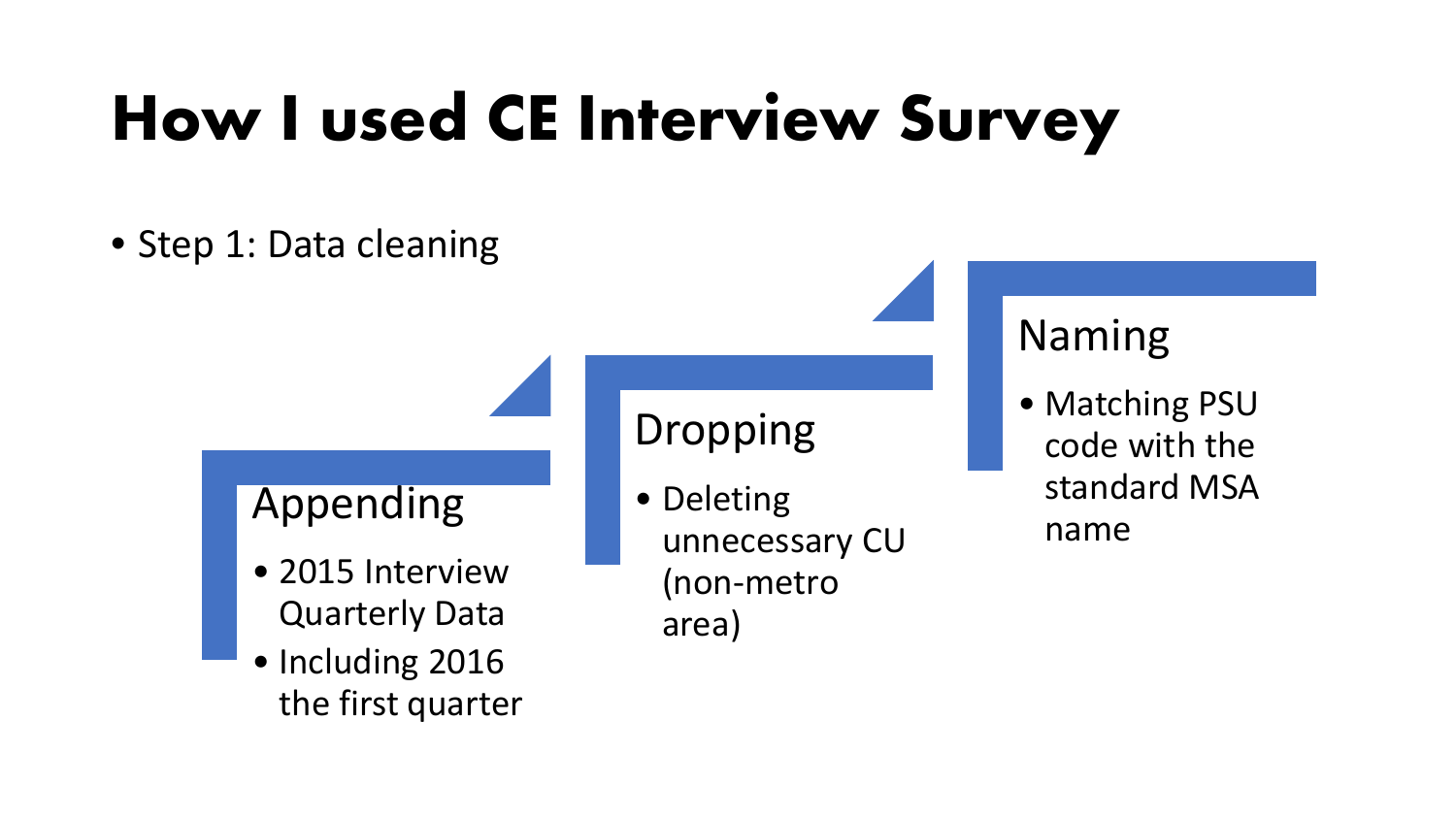# How I used CE

• Step 2: Dividing CU samp class definition

(Household's income fall median household income)

- Step 3: Aggregating expe sample mean by each cla  $\rightarrow$  Creating broad catego : Using 8 CPI consump
	- : Plus 2 other categori

Table 1101. Quintiles of income before taxes: Annual expenditure means, shares, standard errors, and coefficients of variation, Consumer Expenditure Survey, 2016

| Item                                           | All<br>consumer<br>units | Lowest<br>20<br>percent | Second<br>20<br>percent | <b>Third</b><br>20<br>percent | Fourth<br>20<br>percent | Highest<br>20<br>percent |
|------------------------------------------------|--------------------------|-------------------------|-------------------------|-------------------------------|-------------------------|--------------------------|
| Number of consumer units (in thousands)        | 129,549<br>n.a.          | 25,884<br>n.a.          | 26,019<br>\$19,868      | 25,905<br>\$38,163            | 25,900<br>\$64,418      | 25,842<br>\$108,040      |
| Consumer unit characteristics:                 |                          |                         |                         |                               |                         |                          |
| Income before taxes                            |                          |                         |                         |                               |                         |                          |
|                                                | \$74,664                 | \$11,389                | \$28,976                | \$50,563                      | \$84,173                | \$198.674                |
|                                                | 1,447.86                 | 154.83                  | 166.71                  | 252.84                        | 369.55                  | 6.385.26                 |
|                                                | 1.94                     | 1.36                    | .58                     | .50                           | 44                      | 3.21                     |
| Income after taxes                             |                          |                         |                         |                               |                         |                          |
|                                                | 64.175                   | 11,832                  | 29,423                  | 47.681                        | 75,065                  | 157.215                  |
|                                                | 963.10                   | 169.42                  | 180.91                  | 260.46                        | 340.25                  | 4,050.34                 |
|                                                | 1.50                     | 1.43                    | -61                     | .55                           | .45                     | 2.58                     |
|                                                | 50.9                     | 54.3                    | 54.2                    | 49.7                          | 47.8                    | 48.7                     |
|                                                |                          |                         |                         |                               |                         |                          |
| Average number in consumer unit:               |                          |                         |                         |                               |                         |                          |
|                                                | 2.5                      | 1.6                     | 2.2                     | 2.5                           | 2.9                     | 3.1                      |
|                                                | 6                        | $\mathbf{3}$            | .5                      | 6                             | -7                      | $\mathbf{B}$             |
|                                                | $\mathcal{A}$            | $\overline{A}$          | 6                       | $\mathcal{A}$                 | з                       | $\overline{2}$           |
|                                                | 1.3                      | .5                      | $\mathbf{8}$            | 1.4                           | 1.8                     | 2.0                      |
|                                                | 1.9                      | 9.                      | 1.5                     | 1.9                           | 2.4                     | 2.7                      |
| Percent distribution:                          |                          |                         |                         |                               |                         |                          |
| Reference person:                              |                          |                         |                         |                               |                         |                          |
| Men and announcement and announcement and      | 47                       | 39                      | 43                      | 47                            | 51                      | 56                       |
|                                                | 53                       | 61                      | 57                      | 53                            | 49                      | 44                       |
| Housing tenure:                                |                          |                         |                         |                               |                         |                          |
|                                                | 62                       | 40                      | 54                      | 60                            | 73                      | 85                       |
|                                                | 36                       | 11                      | 19                      | 33                            | 51                      | 65                       |
|                                                | 27                       | 28                      | 36                      | 27                            | 22                      | 20                       |
|                                                | 38                       | 60                      | 46                      | 40                            | 27                      | 15                       |
| Race of reference person:                      |                          |                         |                         |                               |                         |                          |
| Black or African-American                      | 13                       | 20                      | 16                      | 13                            | 10                      | 7                        |
| White, Asian, and all other races              | 87                       | 80                      | 84                      | 87                            | 90                      | 93                       |
| Hispanic or Latino origin of reference person: |                          |                         |                         |                               |                         |                          |
|                                                | 13                       | 13                      | 16                      | 17                            | 12                      | 8                        |
|                                                | 87                       | 87                      | 84                      | 83                            | 88                      | 92                       |
| Education of reference person:                 |                          |                         |                         |                               |                         |                          |
|                                                | з                        | 6                       | 4                       | з                             |                         |                          |
|                                                | 32                       | 45                      | 41                      | 35                            | 25                      | $12^{12}$                |
|                                                | 65                       | 48                      | 54                      | 62                            | 73                      | 88                       |
|                                                | (1)                      |                         |                         | -1                            | (1)                     |                          |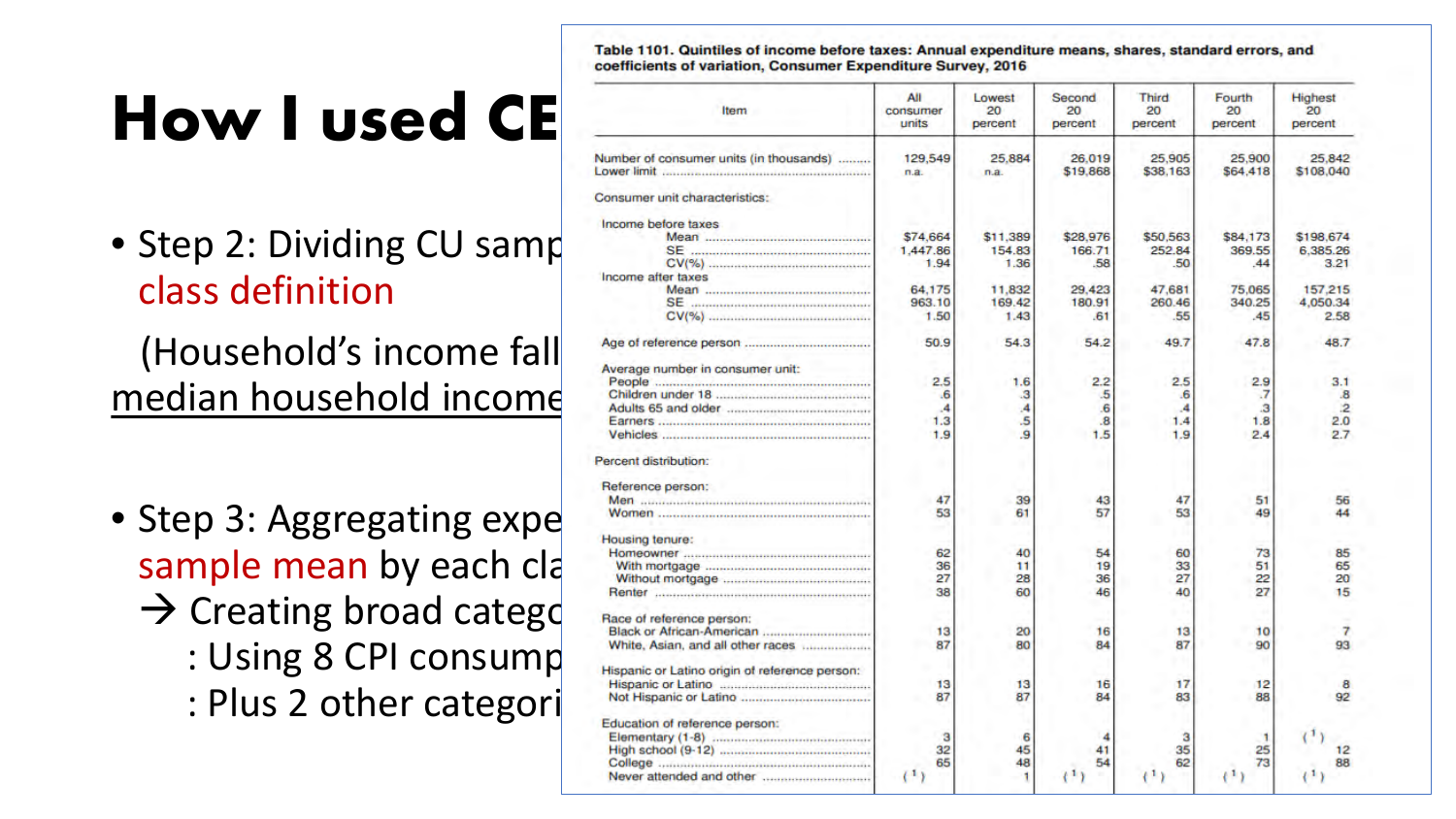# **How I used CES Interview Survey**

| <b>Categories</b>                   | <b>Variable Name</b>                                    |
|-------------------------------------|---------------------------------------------------------|
| Food & Beverages                    | Foodpq; alcbevpq; foodcq; alcbevcq                      |
| <b>Housing</b>                      | Houspq; houscq                                          |
| Apparel                             | Apparpq; apparcq                                        |
| Transportation                      | Transpq; transcq                                        |
| <b>Medical Care</b>                 | Healthpq; healthcq                                      |
| Recreation                          | Entertpq; entertcq                                      |
| <b>Education and Communication</b>  | Educapq; educacq                                        |
| Personal Insurance, Pension, Saving | Perinspq; perinscq                                      |
| <b>Cash contribution</b>            | Cashcopq; cashcocq                                      |
| <b>Other Goods And Services</b>     | Reading, personal care, tobacco<br><b>Miscellaneous</b> |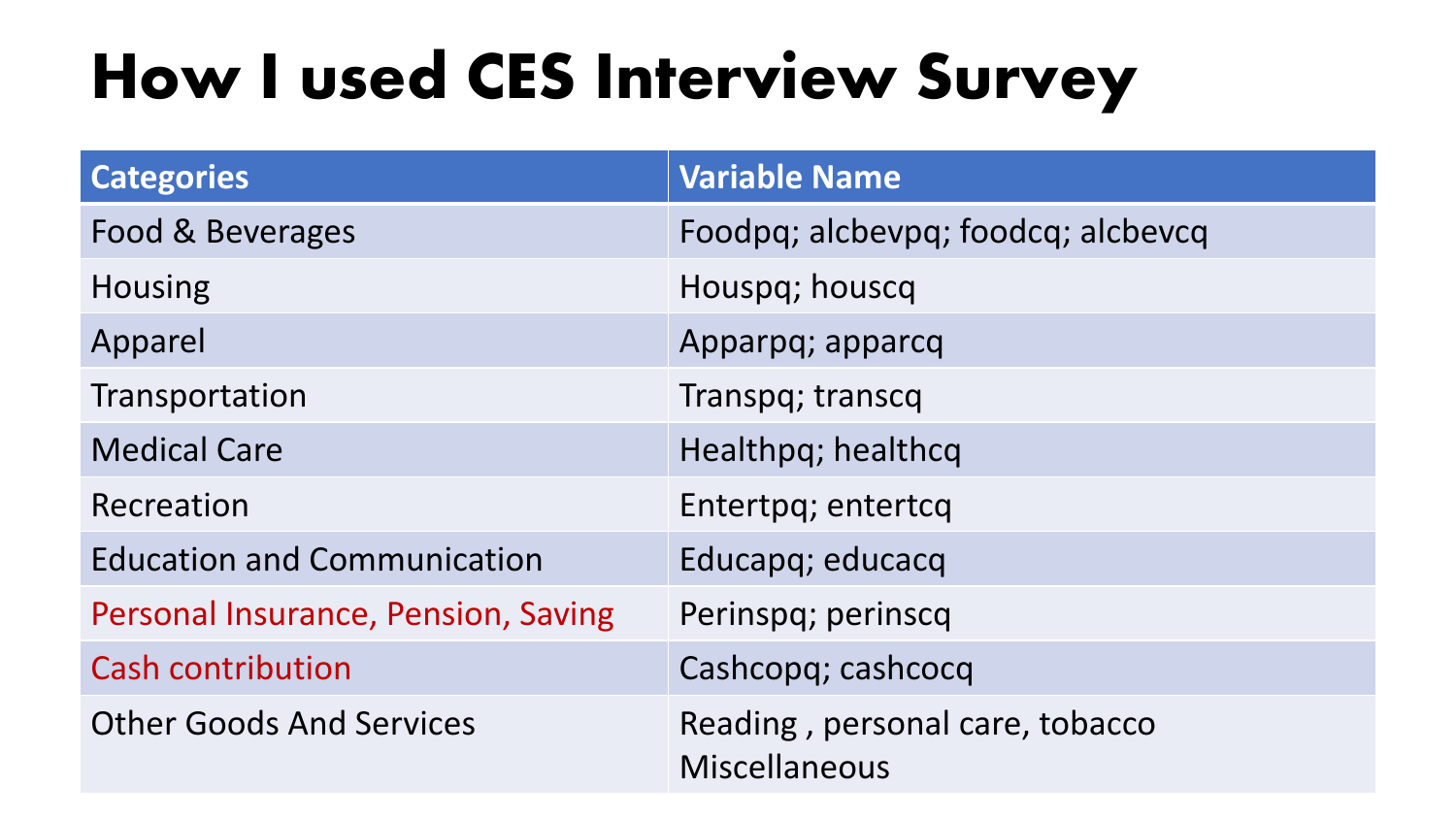# **Challenges: Questions at hand**

**PSU** 

- Different terms & acronym Statistical Areas)
- < 2010 CE Interview Survey >

#### < 2015 CE Interview Survey >

**Primary Sampling Unit CODED** 

S11A Boston-Cambridge-Newton, MA-NH : PSU code is different from EXAMEL STANEW York-Newark-Jersey City, NY-NJ-PA<br>
PSU code is different from EXAMEL SALA Chicago-Naperville-Elgin, IL-IN-WI S23B Detroit-Warren-Dearborn, MI S24A Minneapolis-St. Paul-Bloomington, MN-WI S24B St. Louis, MO-IL S35A Washington-Arlington-Alexandria, DC-VA-MD-WV S35B Miami-Fort Lauderdale-West Palm Beach, FL S35C Atlanta-Sandy Springs-Roswell, GA S35D Tampa-St. Petersburg-Clearwater, FL S35E Baltimore-Columbia-Towson, MD S37A Dallas-Fort Worth-Arlington, TX S37B Houston-The Woodlands-Sugar Land, TX S48A Phoenix-Mesa-Scottsdale, AZ S48B Denver-Aurora-Lakewood, CO S49A Los Angeles-Long Beach-Anaheim, CA S49B San Francisco-Oakland-Hayward, CA S49C Riverside-San Bernardino-Ontario, CA S49D Seattle-Tacoma-Bellevue, WA S49E San Diego-Carlsbad, CA S49F Honolulu, HI S49G Anchorage, AK

Note: Only "S" size PSUs are identified on the public use microdata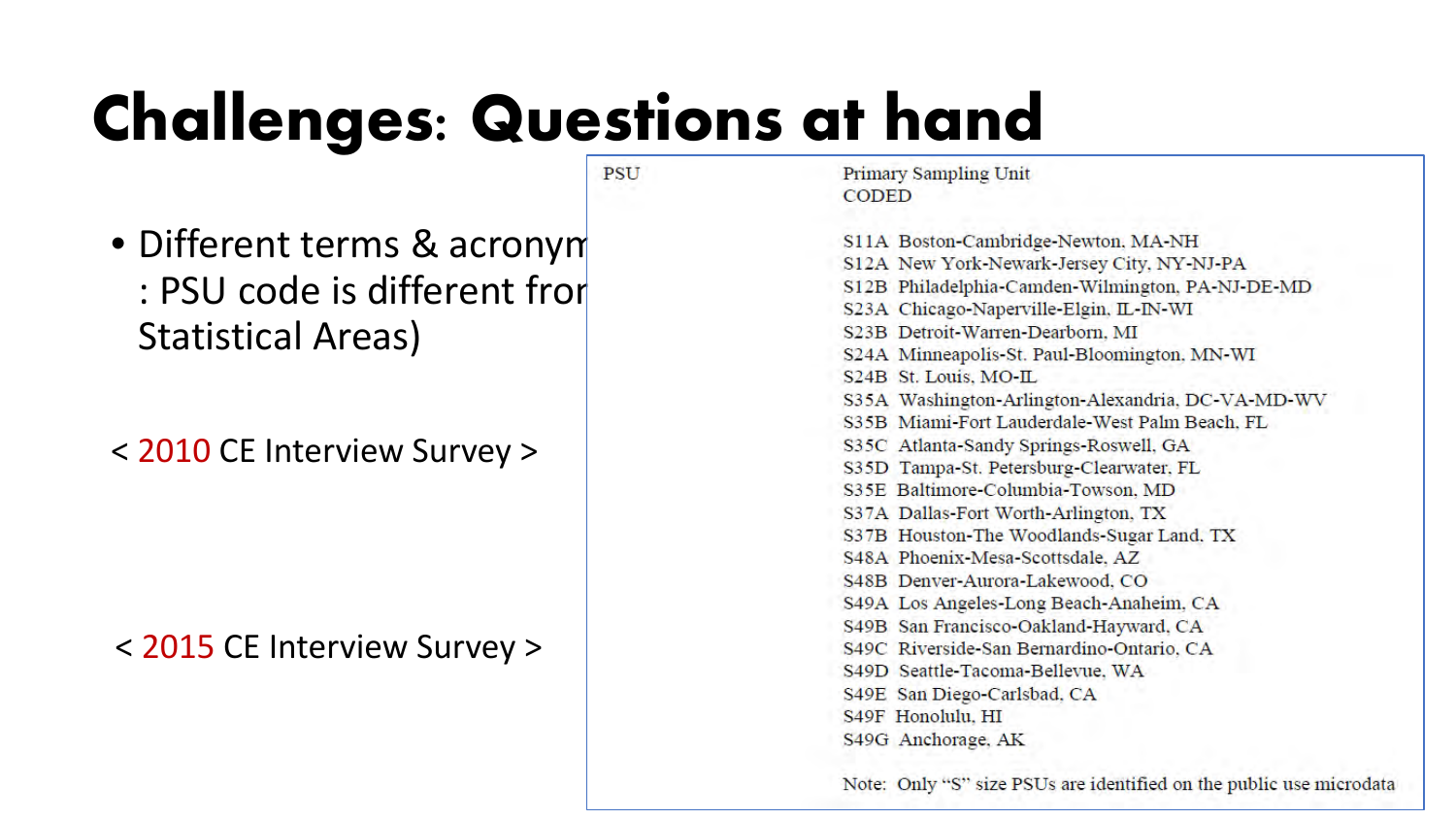## **Consumer Units living in Metropolitan Areas**

| <b>Consumer Units</b><br>classified as | <b>Number</b> | <b>Percent</b> |
|----------------------------------------|---------------|----------------|
| Below- middle class                    | 4,805         | 38.0           |
| Middle class                           | 5,863         | 46.4           |
| Above- middle class                    | 1,979         | 15.6           |
| Total                                  | 12,647        | 100            |

*How well does the income-based definition capture the standard of living Of the middle class?*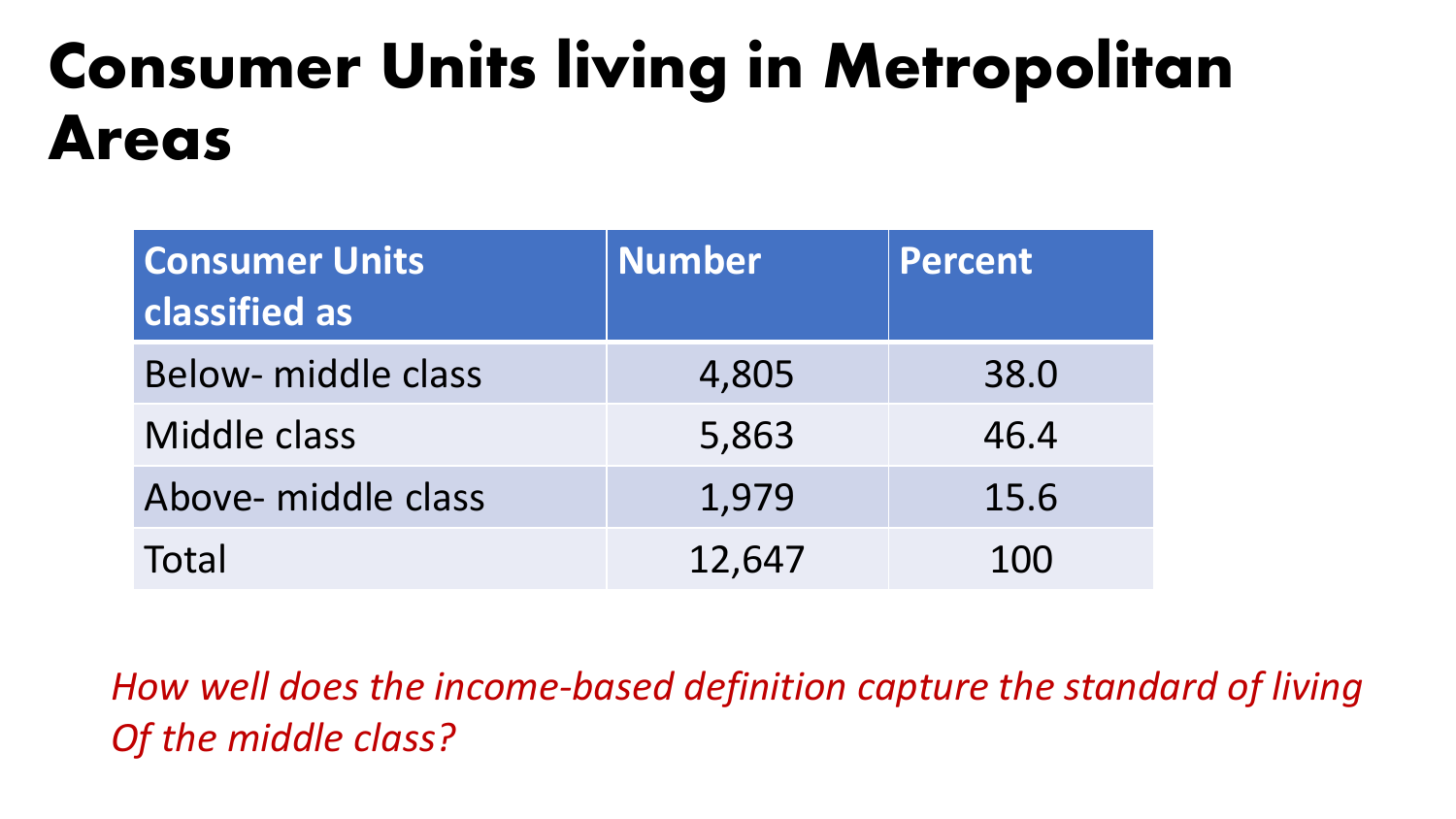# **Identifying probably-miscategorized Consumer Units (CU)**

- At least three different cases are possible.
- Case 1: CU whose annual cash contribution is higher than their annual income
- Case 2: CU classified as a lower class, but with non-zero cash contribution
- Case 3: CU classified as a upper class, but their number of earners is more than three (implying their standard of living might not be similar to other upper class CU)

\*\* Special thanks to Taylor Wilson at BLS for his advice!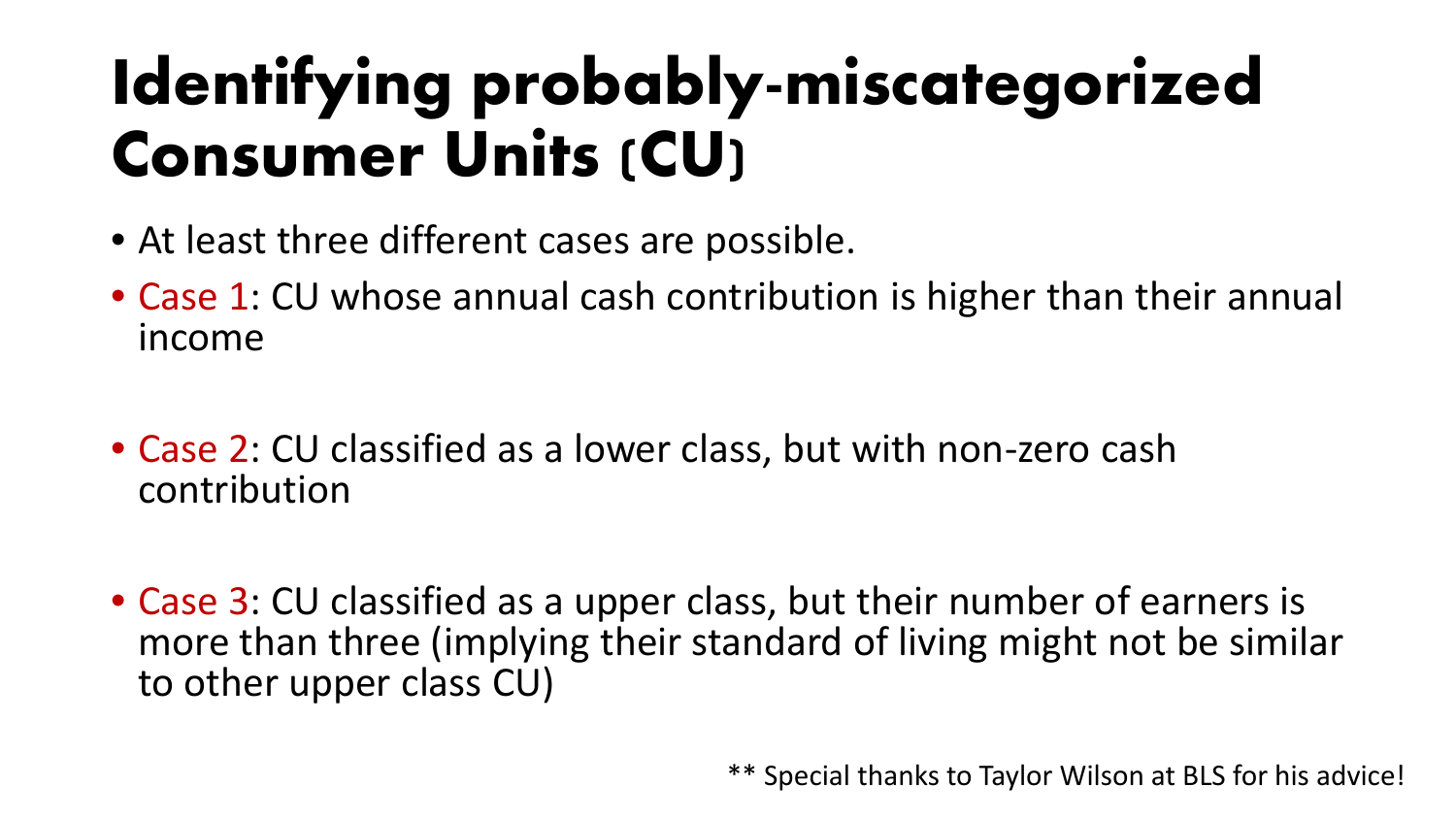### **Case 1: CU whose annual cash contribution is higher than their annual income**

| <b>Consumer Units</b><br>classified as (2015) | <b>Number</b> | <b>Case 1 count</b> |
|-----------------------------------------------|---------------|---------------------|
| Below- middle class                           | 4,805         | 1,639               |
| Middle class                                  | 5,863         | 2,799               |
| Above- middle class                           | 1,979         | 1,222               |
| Total                                         | 12,647        | 5,660               |

- The mean age of 'Case 1' sample was about 53
- Their average income: \$98,679
- Their median income: \$74,638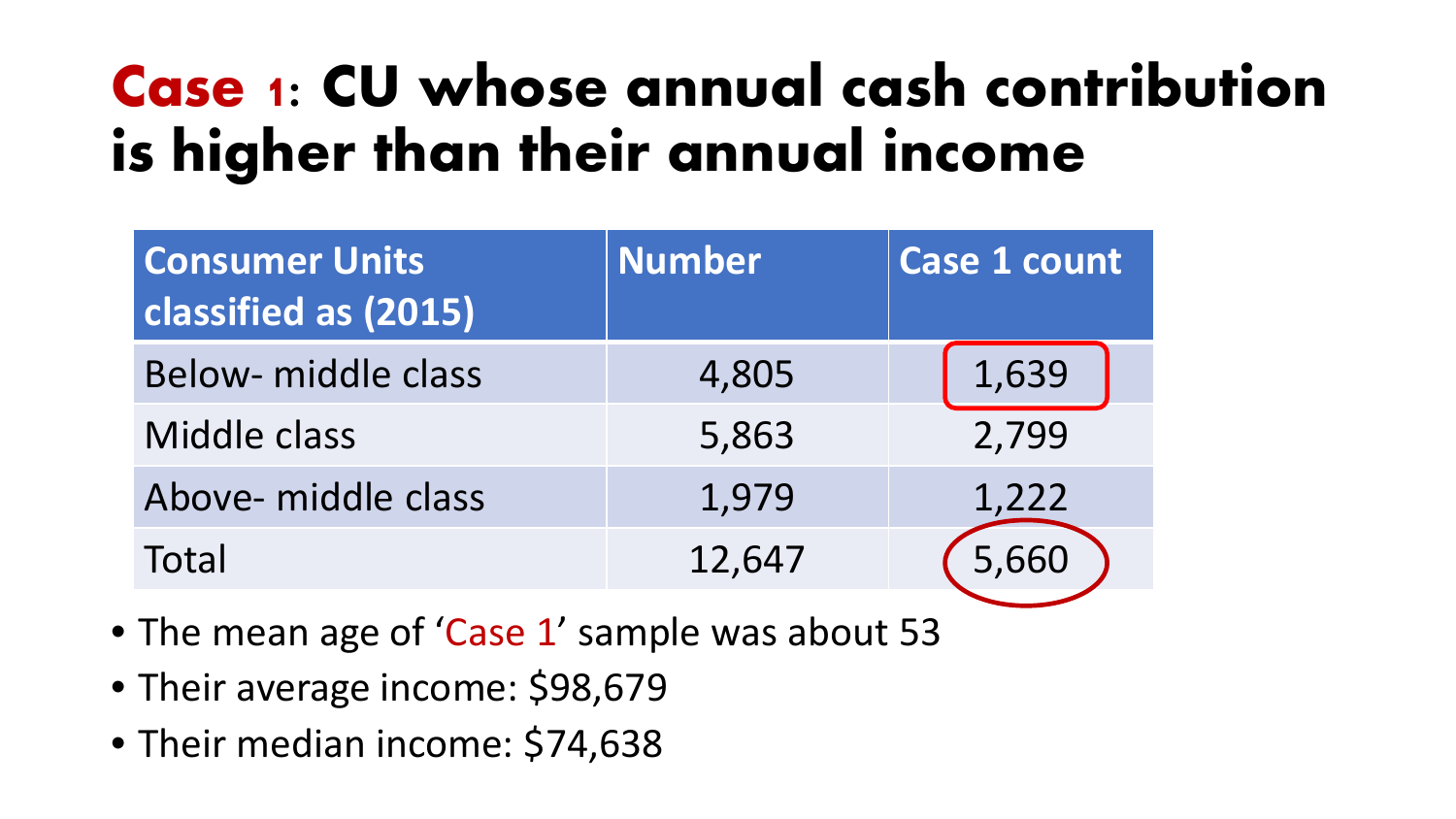# **Case 2: CU classified as a lower class, but with non-zero cash contribution**

- Total of 1,639 CUs in 2015 Interview Survey data
- The mean age of 'Case 2' was about 59.

#### **About 25% of the below-middle class CUs**

• Total of 1,179 CUs has contributed more than a million dollar, but they were classified as below-middle class due to their low income.

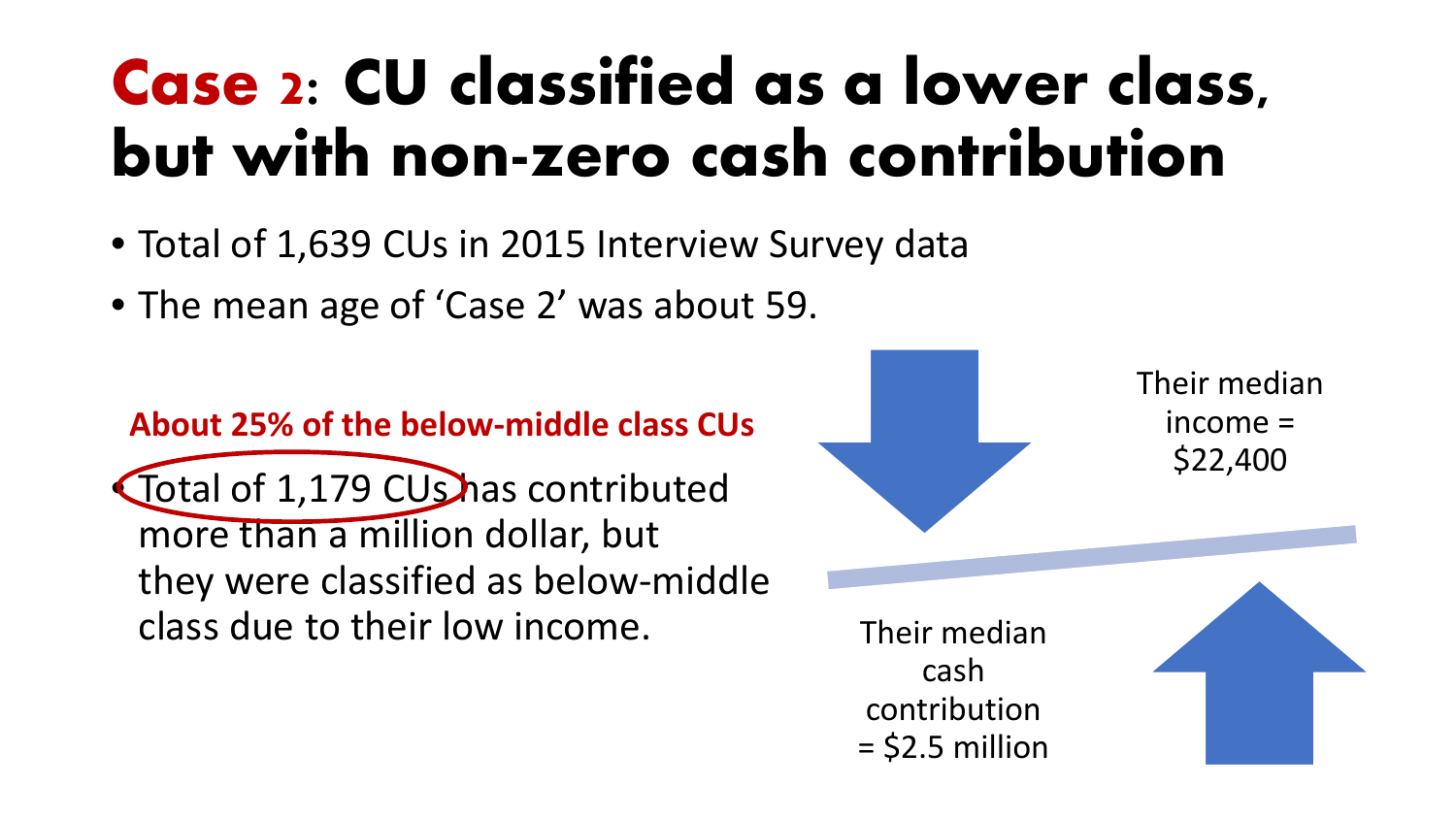### **Case 3: CU classified as a upper class, but with multiple earners (more than three)**

| <b>Consumer Units</b><br>classified as (2015) | <b>Number</b> | <b>Case 3 count</b> |
|-----------------------------------------------|---------------|---------------------|
| <b>Below-</b> middle class                    | 4,805         | Didn't Count        |
| Middle class                                  | 5,863         | 187                 |
| Above- middle class                           | 1,979         | 143                 |
| Total                                         | 12,647        |                     |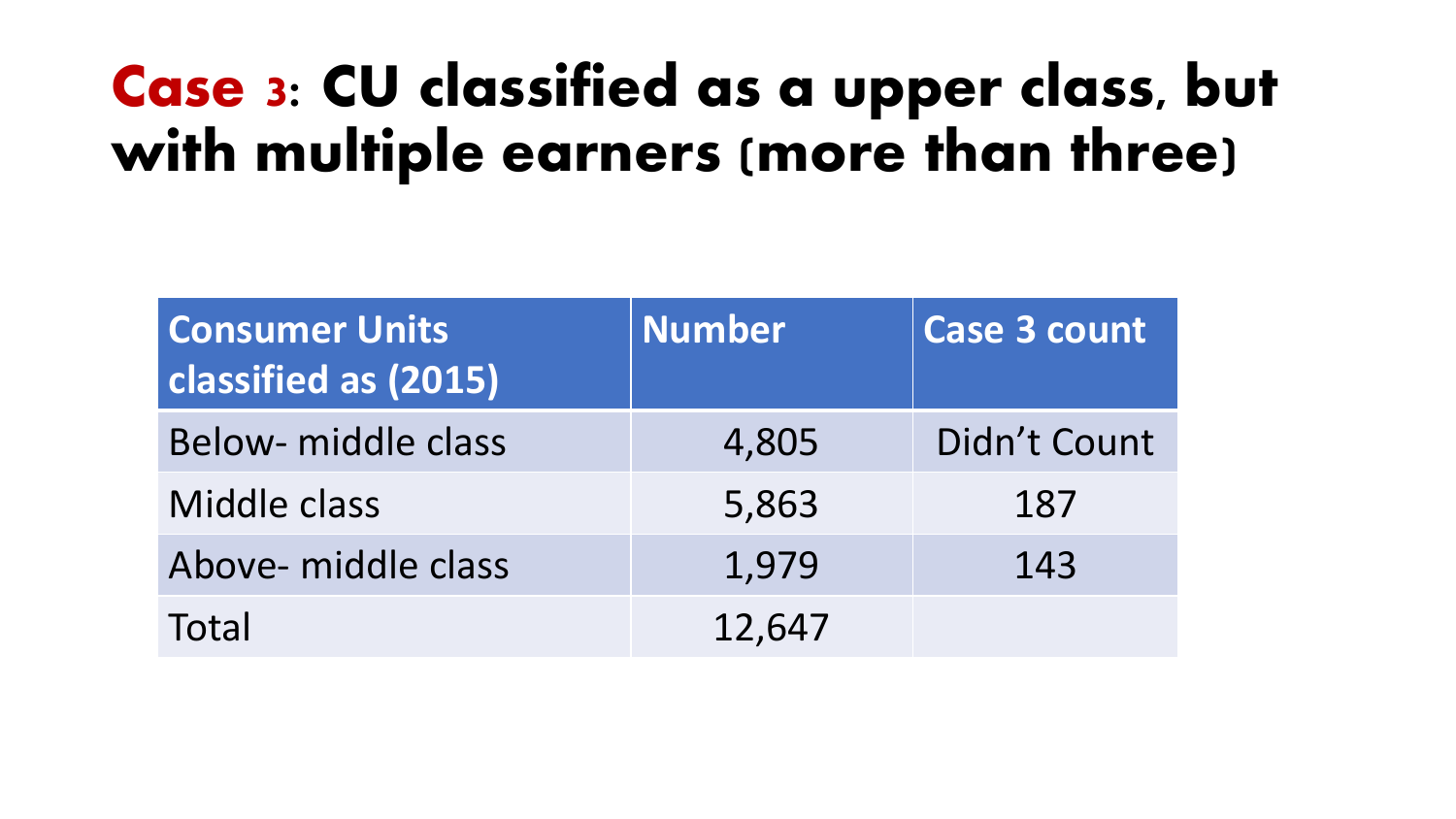# **Consumption Pattern by Class**

| <b>Categories</b>                   | <b>Proportion of the total expenditure</b> |              |              |  |
|-------------------------------------|--------------------------------------------|--------------|--------------|--|
|                                     | Below-middle                               | Middle class | Above-middle |  |
| Food & Beverages                    | 19.0%                                      | 15.9%        | 12.7%        |  |
| <b>Housing</b>                      | 41.2%                                      | 34.5%        | 31.9%        |  |
| Apparel                             | 2.0%                                       | 1.9%         | 2.4%         |  |
| Transportation                      | 13.9%                                      | 17.0%        | 14.2%        |  |
| <b>Medical Care</b>                 | 7.7%                                       | 7.5%         | 5.8%         |  |
| Recreation                          | 3.9%                                       | 4.4%         | 5.1%         |  |
| <b>Education and Communication</b>  | 1.8%                                       | 1.7%         | 3.8%         |  |
| Personal Insurance, Pension, Saving | 5.0%                                       | 12.4%        | 18.0%        |  |
| <b>Cash contribution</b>            | 2.9%                                       | 2.6%         | 4.3%         |  |
| <b>Other Goods And Services</b>     | 2.7%                                       | 2.1%         | 1.8%         |  |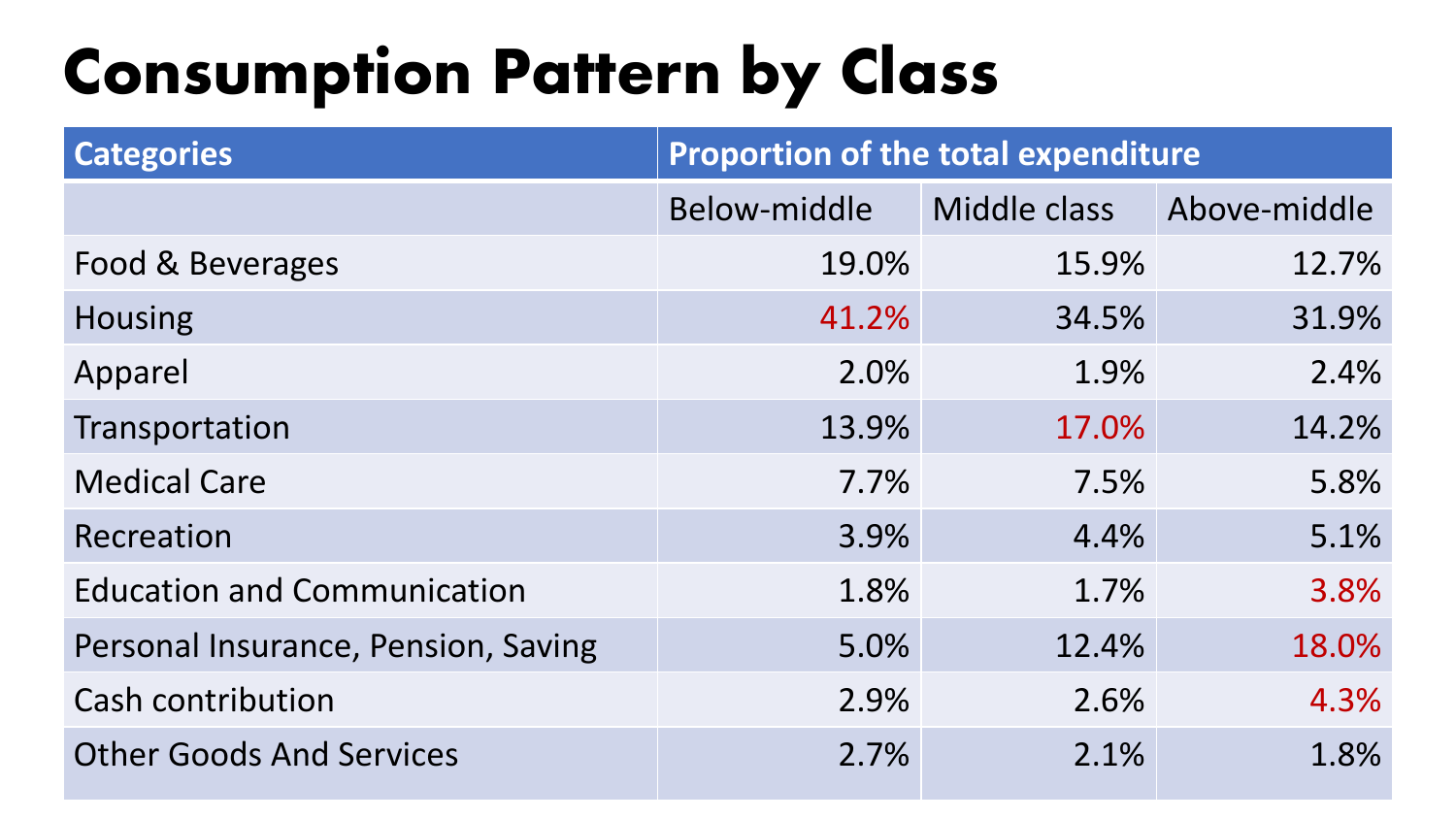## **Consumption Pattern by Metro Areas (Among 23 selected metros)**

• Average proportion of housing expenditure by different class type (after Cost-of-living Index adjustment)

| <b>Metropolitan Statistical Area</b>       | <b>Adjusted Lower</b><br><b>Class</b> | <b>Adjusted</b><br><b>Middle Class</b> | <b>Adjusted</b><br><b>Upper Class</b> |
|--------------------------------------------|---------------------------------------|----------------------------------------|---------------------------------------|
| Miami-Fort Lauderdale-West Palm Beach., FL | 40.8%                                 | 33.9%                                  | 22.0%                                 |
| Minneapolis-St.Paul-Bloomington, MN-WI     | 42.4%                                 | 29.8%                                  | 29.9%                                 |
| New York-Newark-Jersey City, NY-NJ-PA      | 45.5%                                 | 38.1%                                  | 34.4%                                 |
| Riverside- San Bernardino-Ontario, CA      | 46.1%                                 | 32.9%                                  | 30.5%                                 |
| San Francisco-Oakland-Hayward, CA          | 44.8%                                 | 36.8%                                  | 39.7%                                 |
| Tampa-St. Petersburg-Clearwater, FL        | 30.2%                                 | 34.1%                                  | 27.5%                                 |

#### **Minimum Maximum**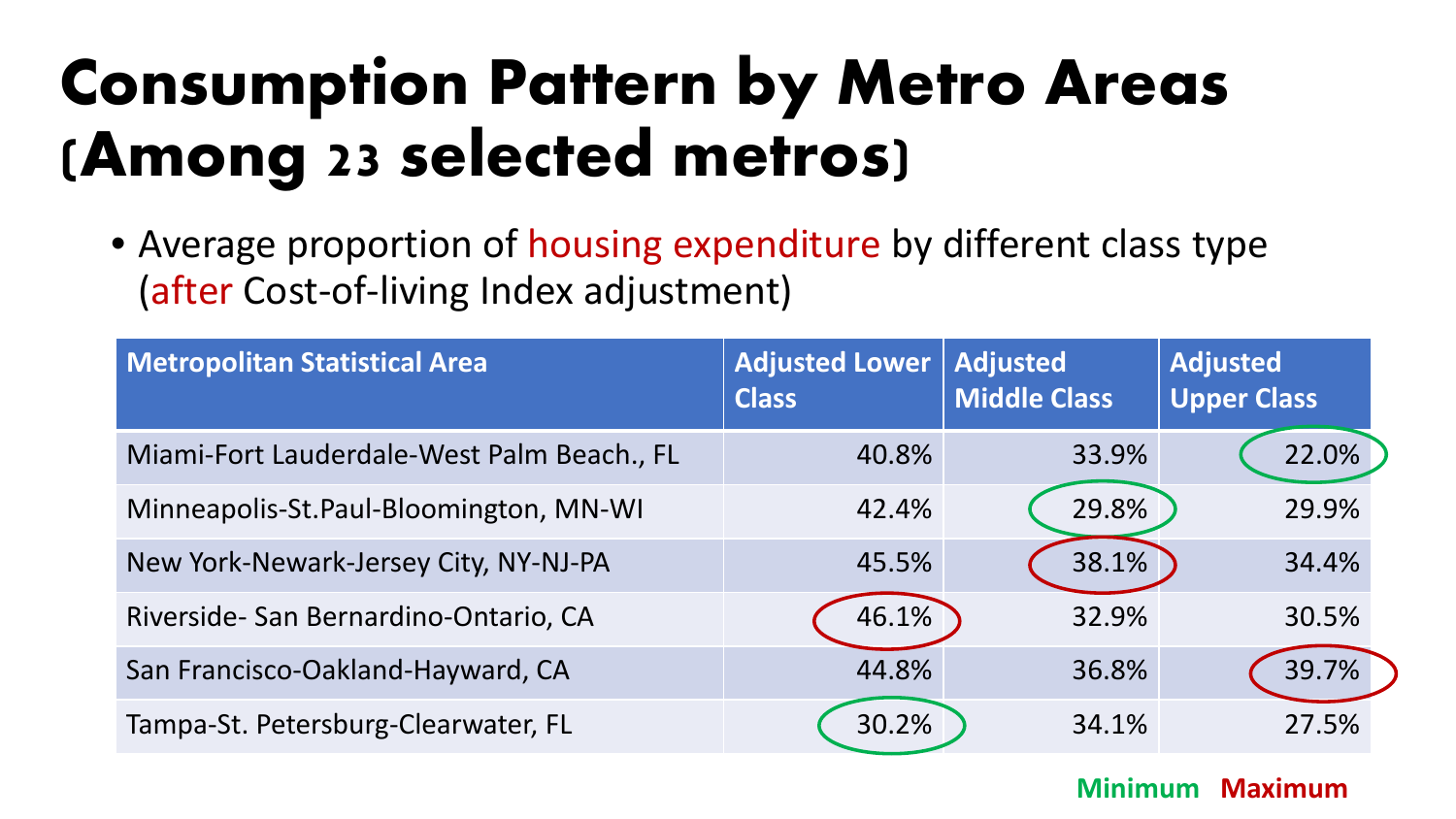# **Takeaway & Suggestion for future CE**

- The consumption data reveals the limitation of income-based class definition.
- The Consumer Expenditure Survey provides a detailed picture how different income category household consume goods & services differently across U.S. metropolitan statistical areas.
- Educating future CE users beyond this workshop using more popular channel, such as recorded video lecture, would benefit lots of people.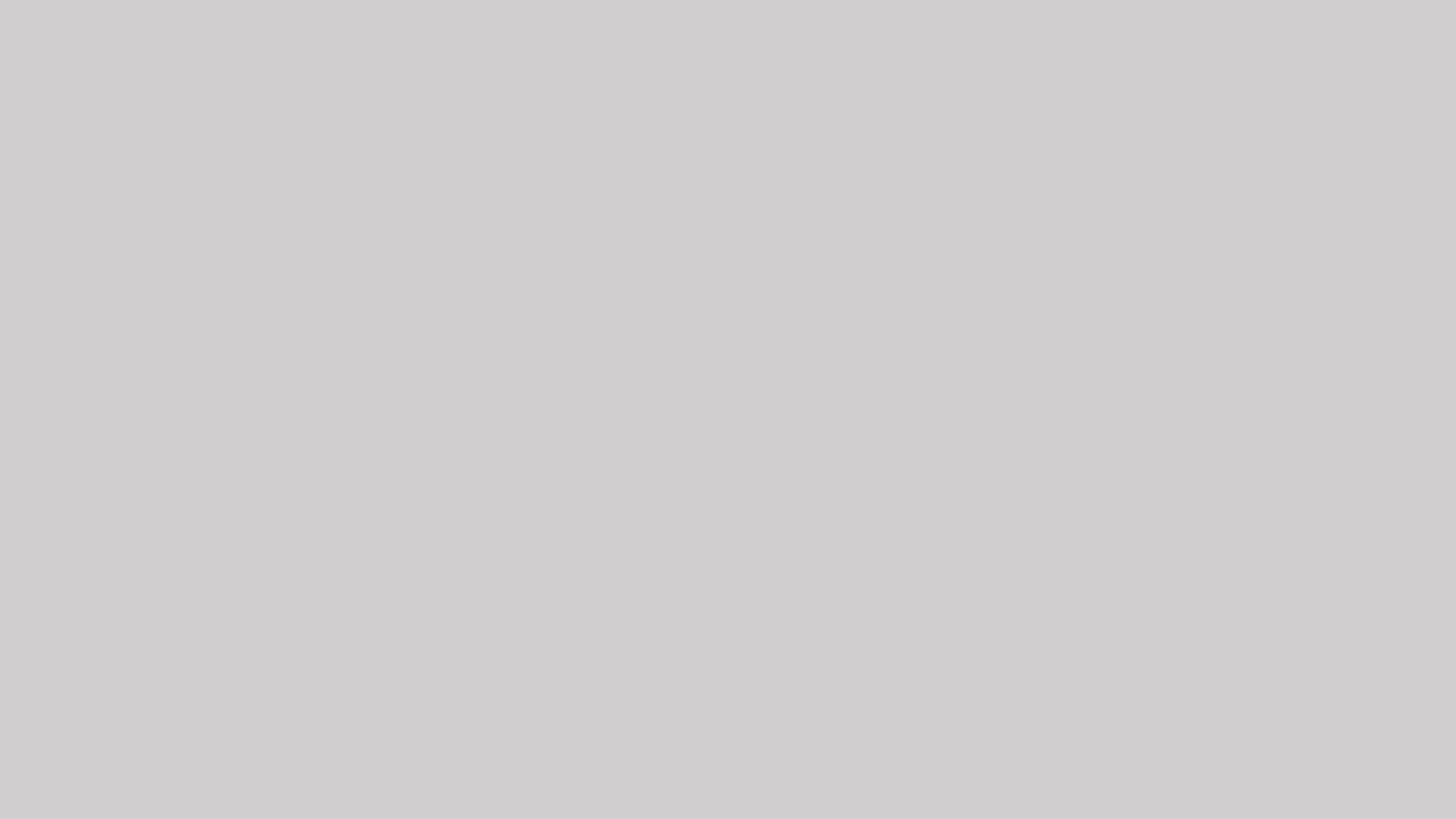#### Background on my research

- How to define U.S. "middle class"?
- To what extent do different definitions matter?

• What are the correlates of the degree of "middle-classnness" of metropolitan areas?

Essay 3

Essay 2

Essay 1

• To what extent does the"middle-classnness"of metropolitan areas affect its economic outcome?